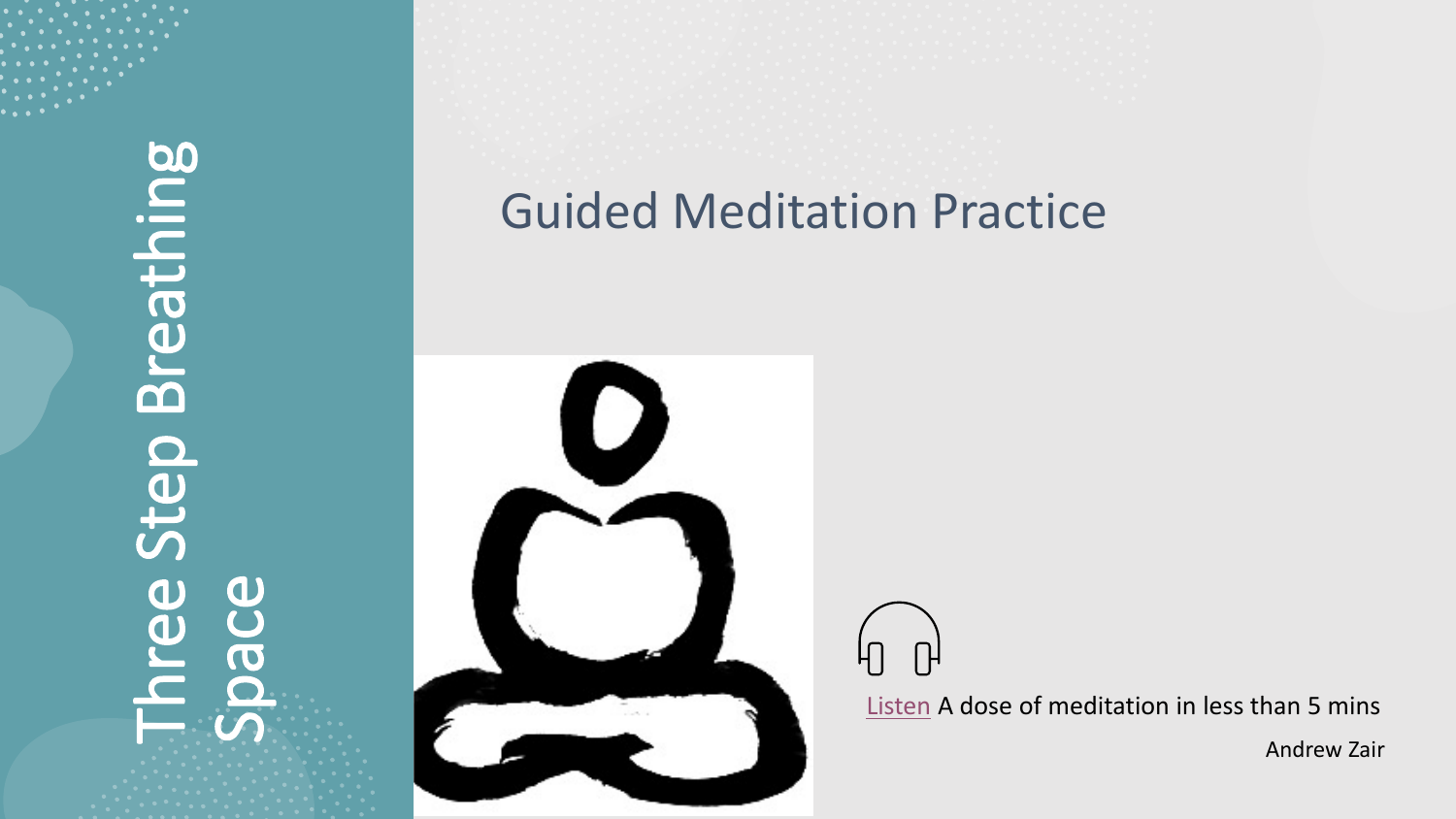# Who is this for?

- Like the sound of having some moments of calm in a busy day
- Limited free time in the work schedule
- Anxious before exams
- Feel like you carry negative energy from one meeting to the next
- On the move and don't want to miss your regular practice…
- Struggle focusing in lessons?

c'mon, inner peace. I don't have all day.

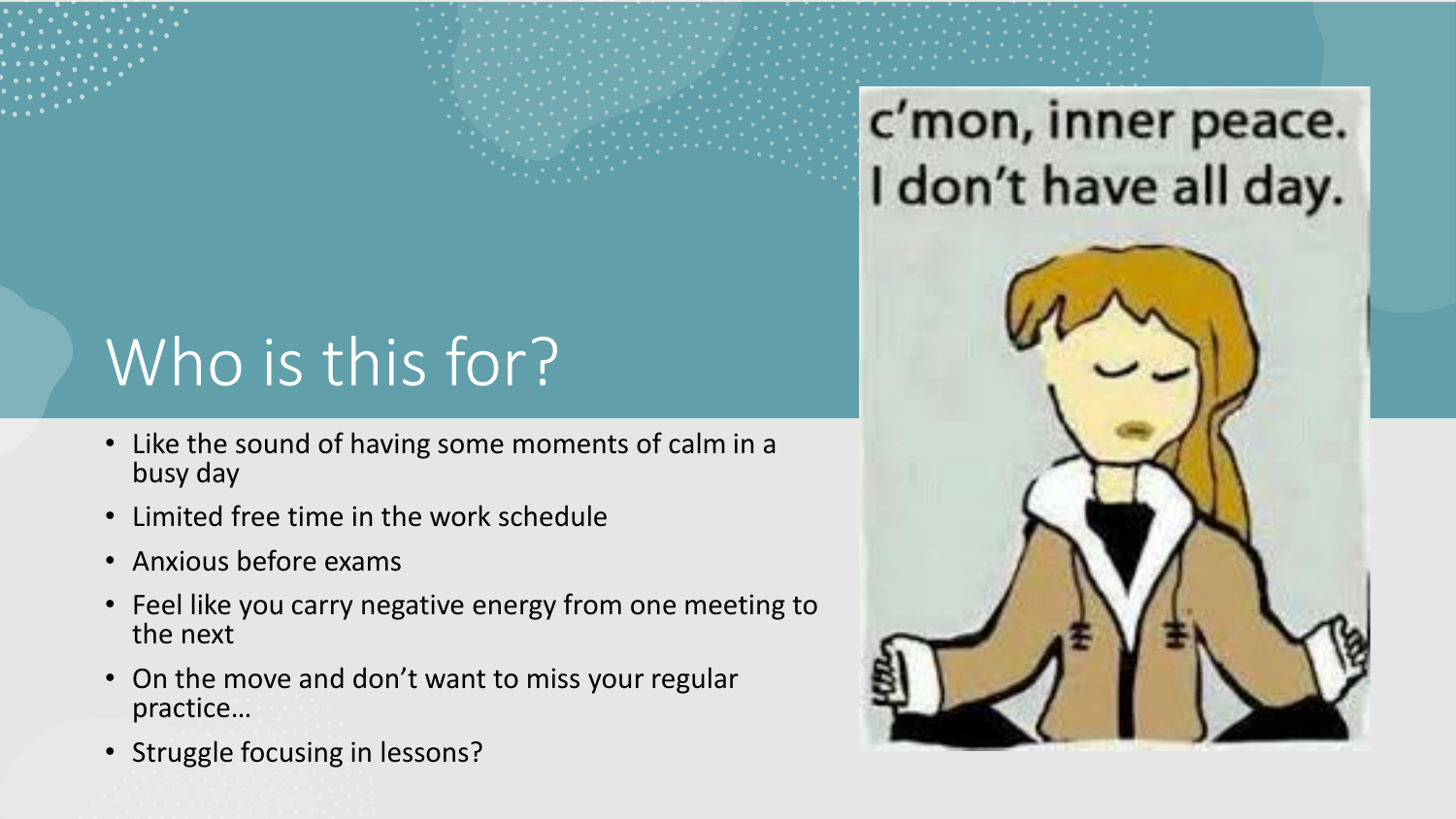## A short practice that might change your day

- This mini-meditation is designed to help us 'check in' with how we are feeling
- It can take as little as a few minutes which makes it perfect for punctuating our busy schedules
- Being more in tune with how we are feeling enables us to take our next step in a more skilful + positive direction
- This is very transferable and as such can be used before or at the start of meetings, between lessons, before an exam or even on the sports field

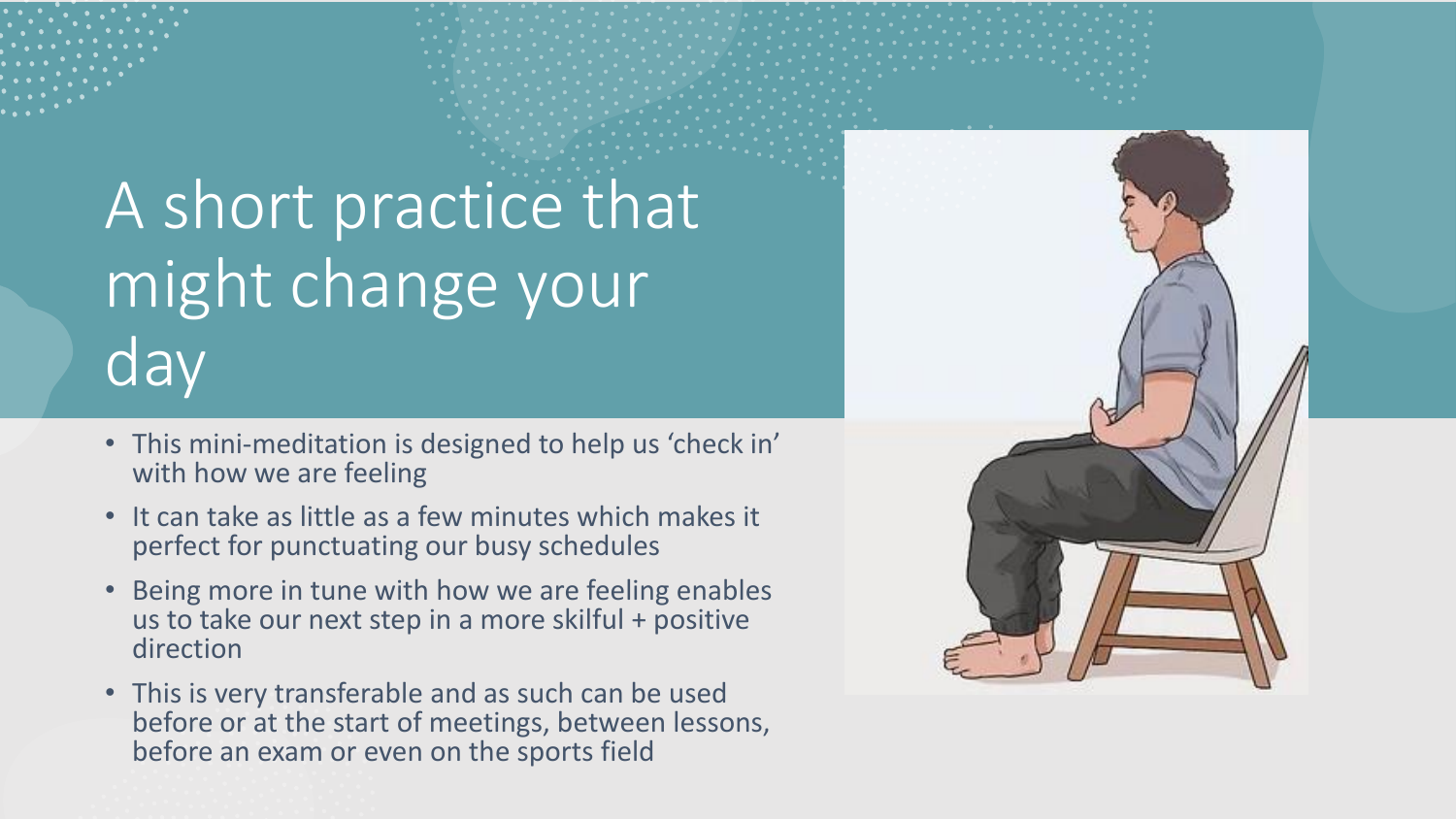# Exams: even a small amount of practice will go a long way



Meditation helps with memory and focus, and is proven to help with recall

When we anchor on the breath or in the feet, we become aware of what is present in this precise moment. This allows us to step back from our stream of thoughts which are mainly occupied with things in the past or future (not always useful). The breath is always in the present moment



Experiencing a busy mind is entirely normal – but in an exam room (or piano recital, live performance etc) it helps to have a clear mind so our knowledge can rise to the surface. By noticing thoughts or stress beginning to increase we can drop anchor, take a breath, then regain some space and composure before moving on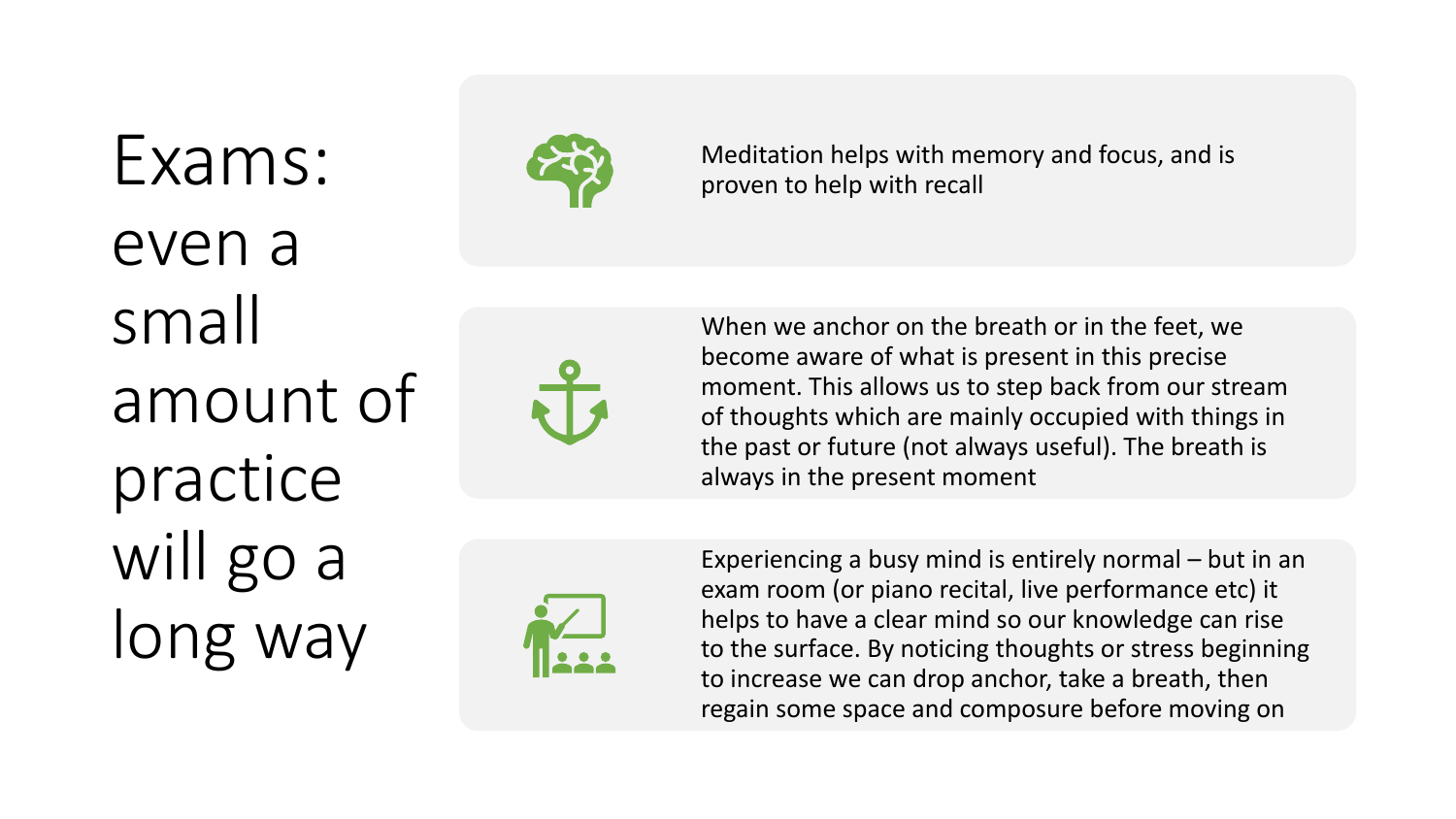## Food for thought

Although this practice takes a few minutes, it has a remarkable way of freeing up time in the day because it actually creates space in our head which gives us clarity and so makes us more efficient at what we do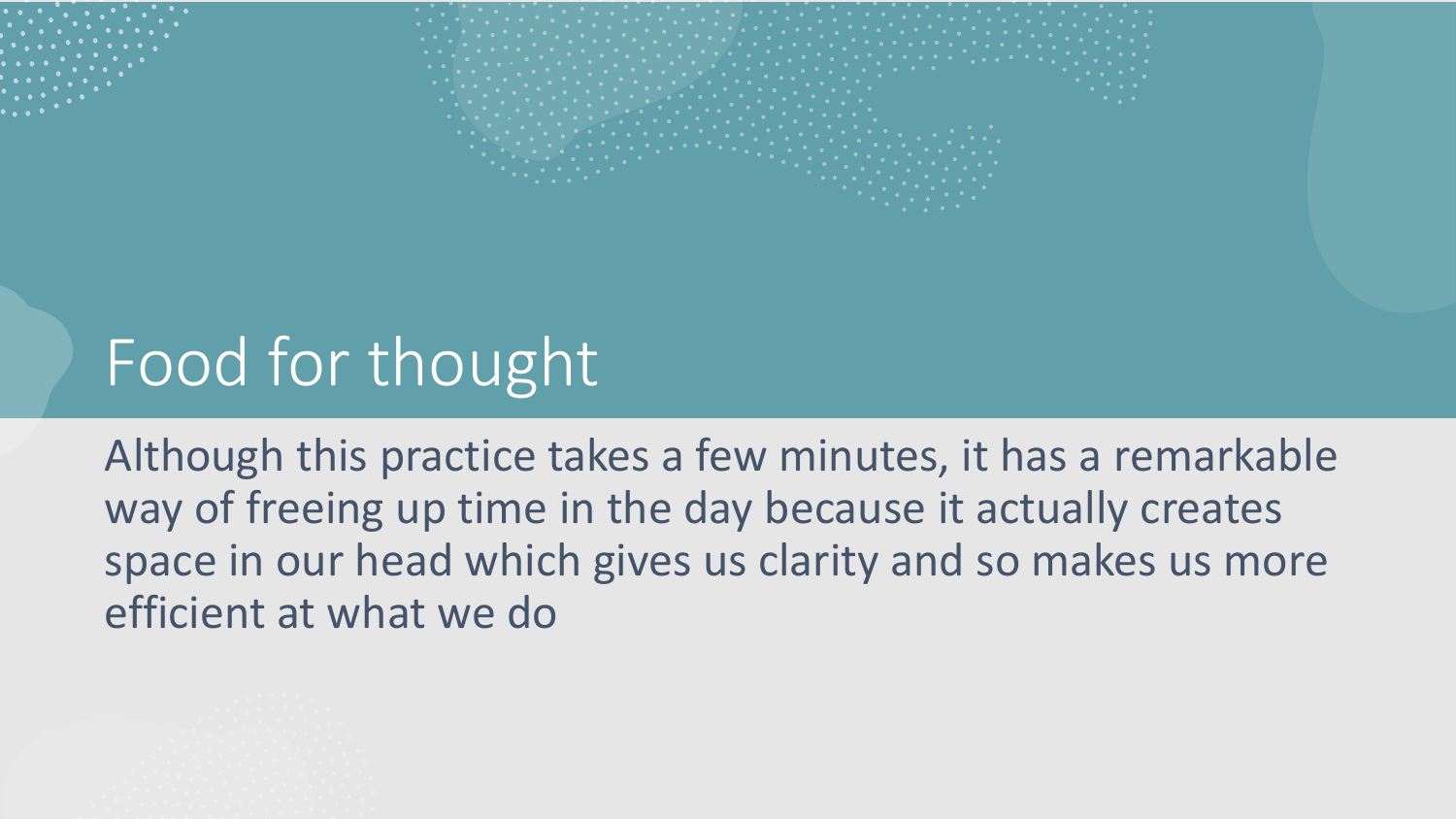## How to do it

(link on Slide 1)

- Follow the acronym **A G E**
	- **1. A**wareness
	- **2. G**ather
	- **3. E**xpand

## Awareness of:

• Thoughts

1.

- Feelings/Emotions/Mood
- Physical Sensations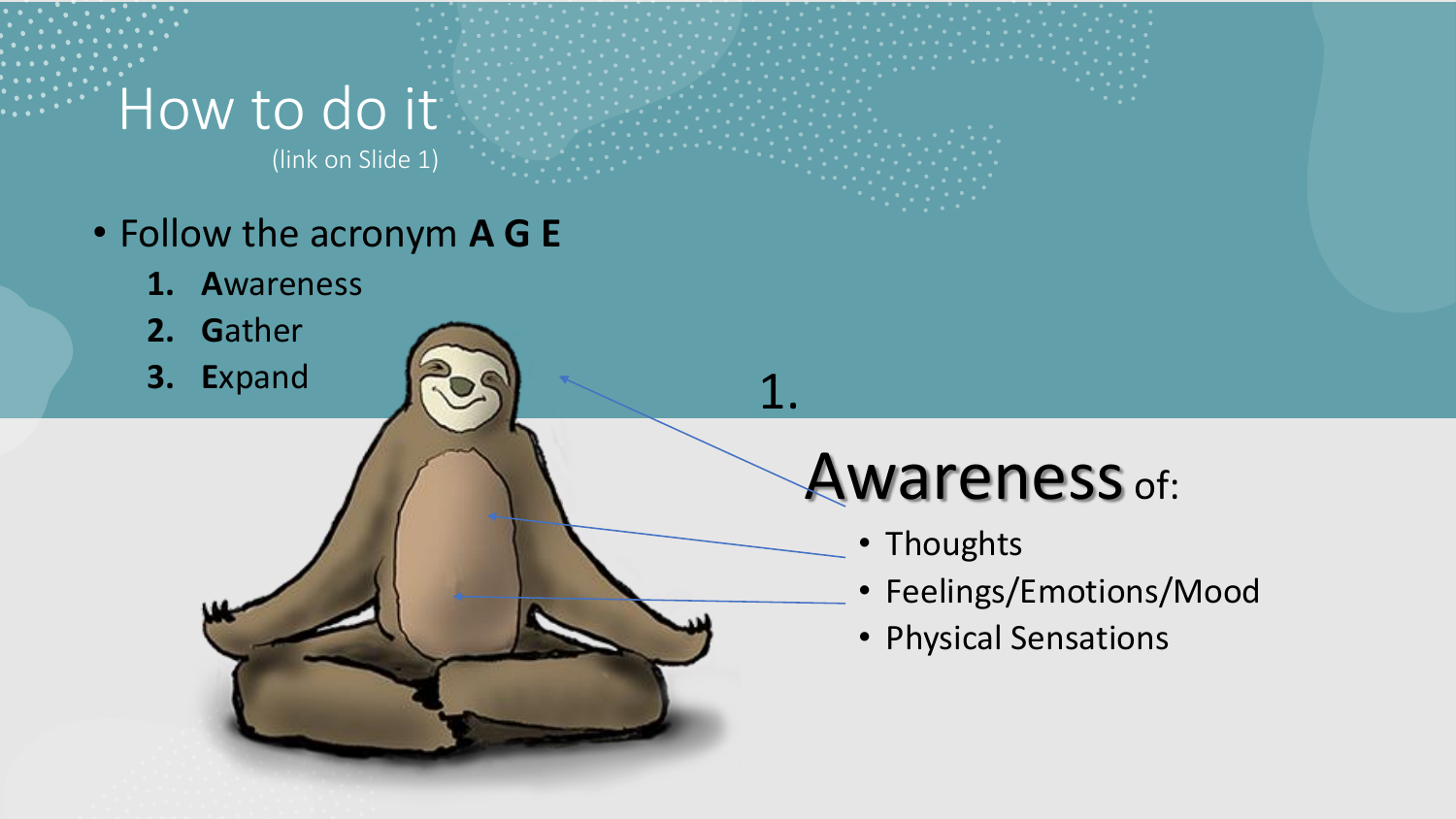## Detailed version:

**Awareness** is an opportunity for us to check in with **how our mind, heart and body are doing at this moment** 

What thoughts are present right now, how is the 'thought traffic' of your mind

What emotions + feelings are present for you at this moment in time

What physical sensations, if any, are here for you. Could be increased heart rate, sweating, tension in the shoulders, clenched jaw

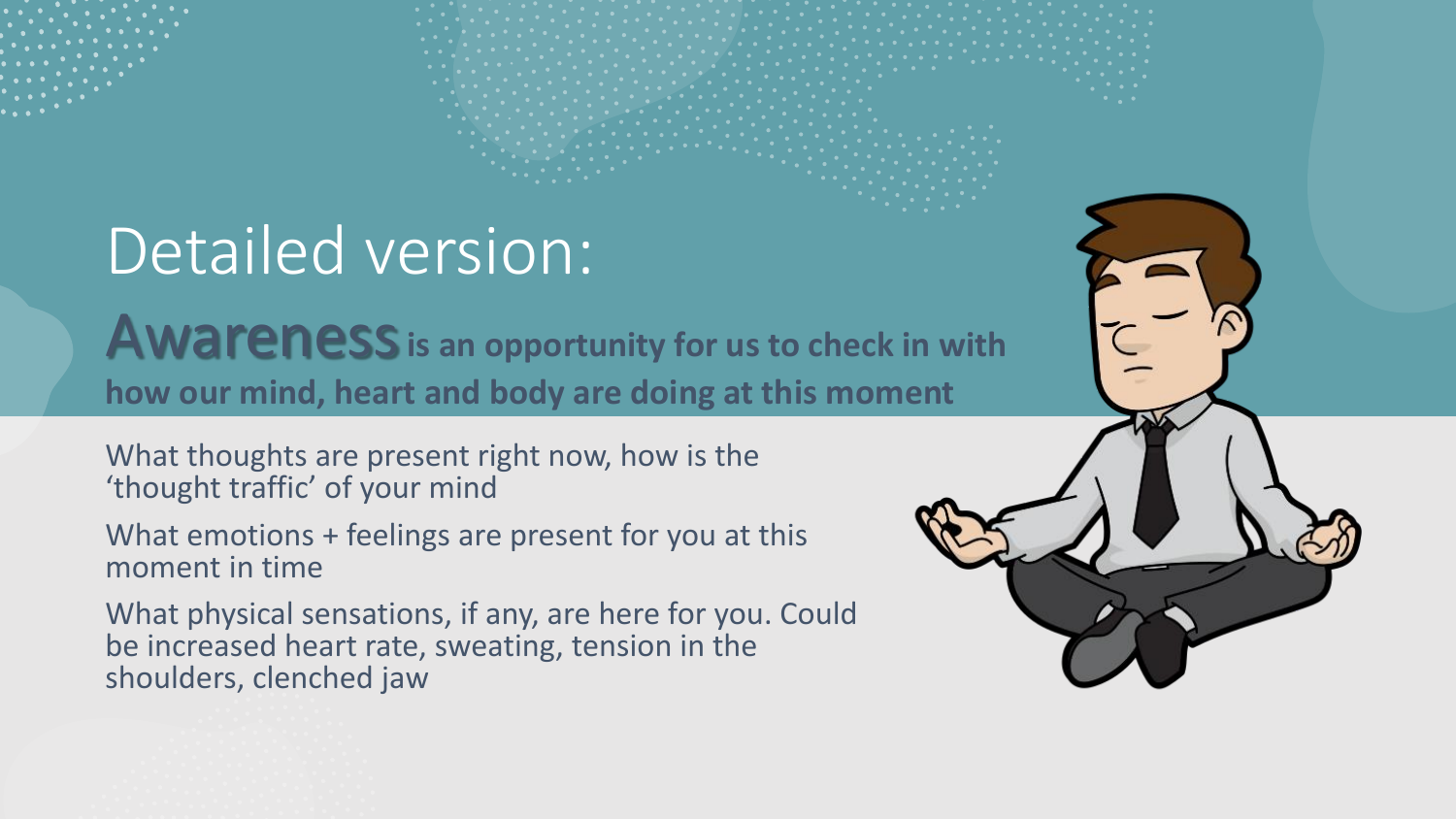2. Gather your attention and allow awareness to settle in your feet + their contact with the floor

- Explore with curiosity
- What sensations are present for you?
- Sense the feelings in your feet rather than actively thinking about them
- These could include tingling sensations, pulse, temperature sensations, the texture with the floor or clothing
- Noticing that nothing is present is just as useful as noting a strong sensation
- Simply be aware of whatever is here for you, in this moment, in your feet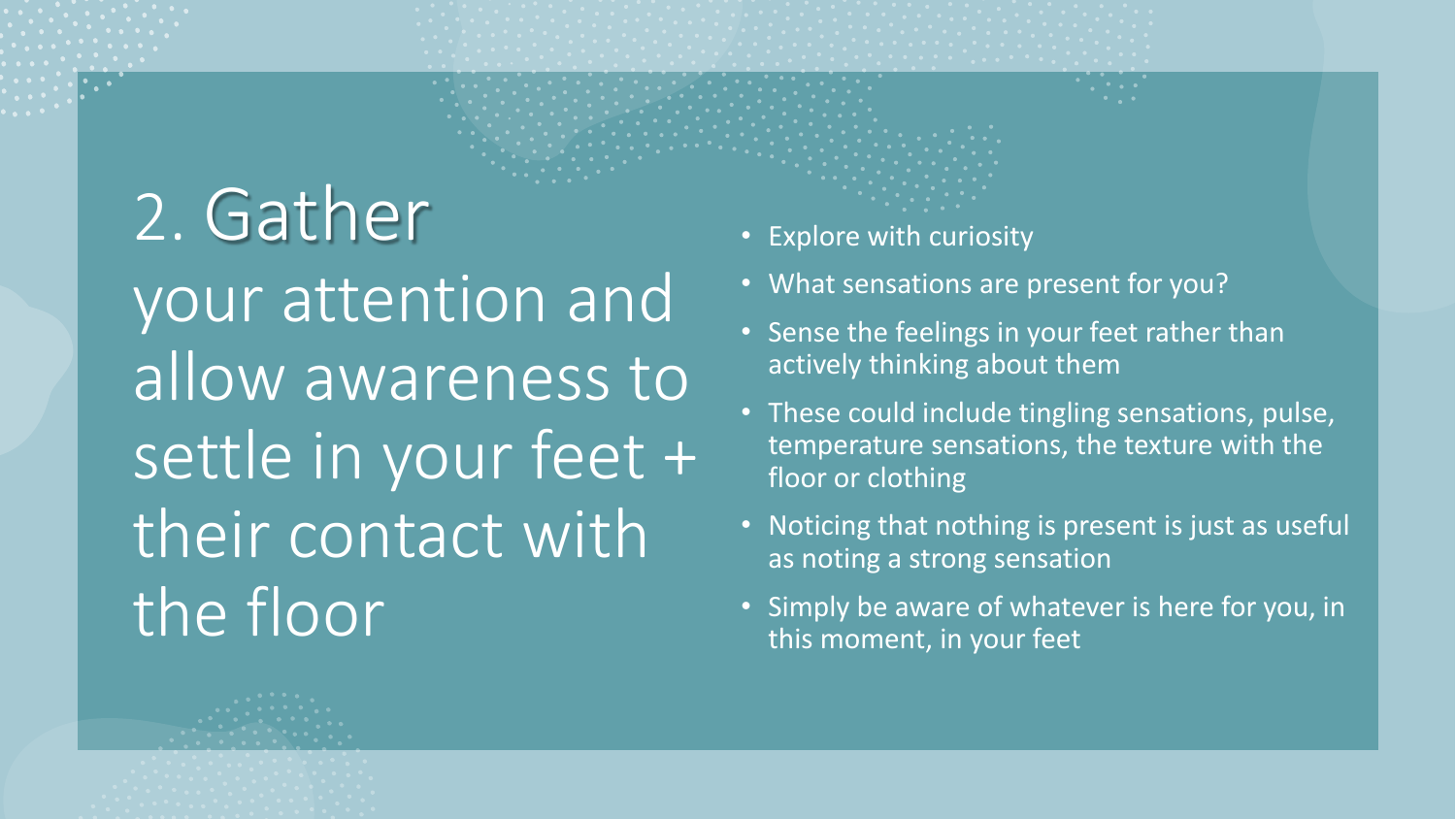3. Expand your awareness to include body contact with the chair or your breathing

- **Breathing**
- Soften the belly
- Take a few deep breaths focusing on the inhale and exhale
- With each inhale feel sensations in the belly like a balloon expanding
- With each exhale blow out the mouth slowly like trying to make a candle flicker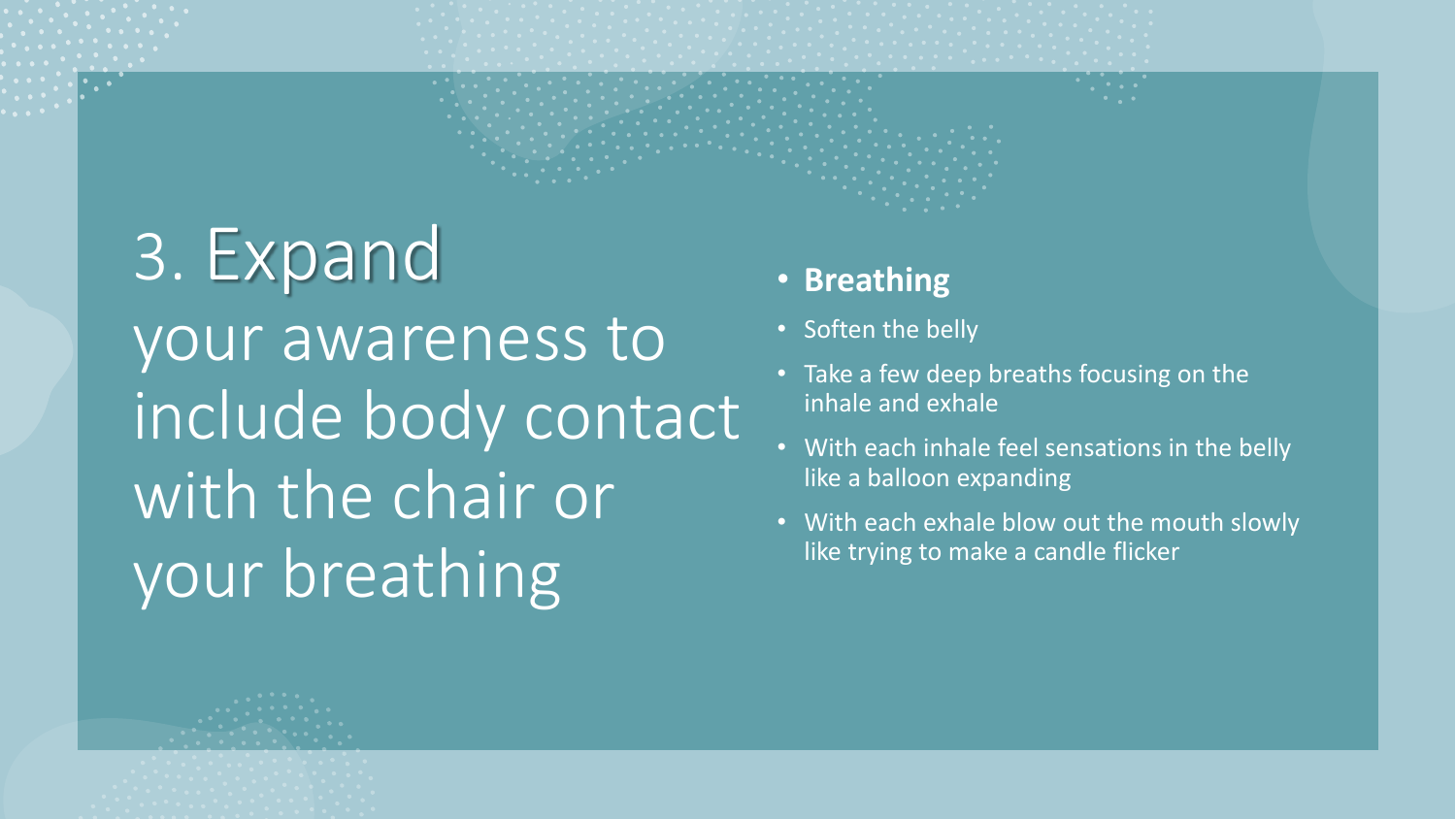Check in with how you are feeling now. Recognise what you have noticed and use this as a barometer to make your next move a skilful one

Note: **meditation does not get rid of thoughts!** It does allow us to become aware of mental patterns and, with practice, provides an opportunity to respond with choice rather than allowing habitual reactions to spiral

How can your next action be a positive one?

## Finally Some info

The intention of meditation is to focus on an 'object' or anchor, usually the breath, the feet on the floor or contact with a chair or bed

Becoming aware of sensations in this way allows us to step back from the thoughts in our mind, like stepping back and observing traffic passing by. With practice we can learn to choose which thoughts to engage with

Even if only for a few moments, this process of stepping back, or decentering, can provide some space for clarity and choice